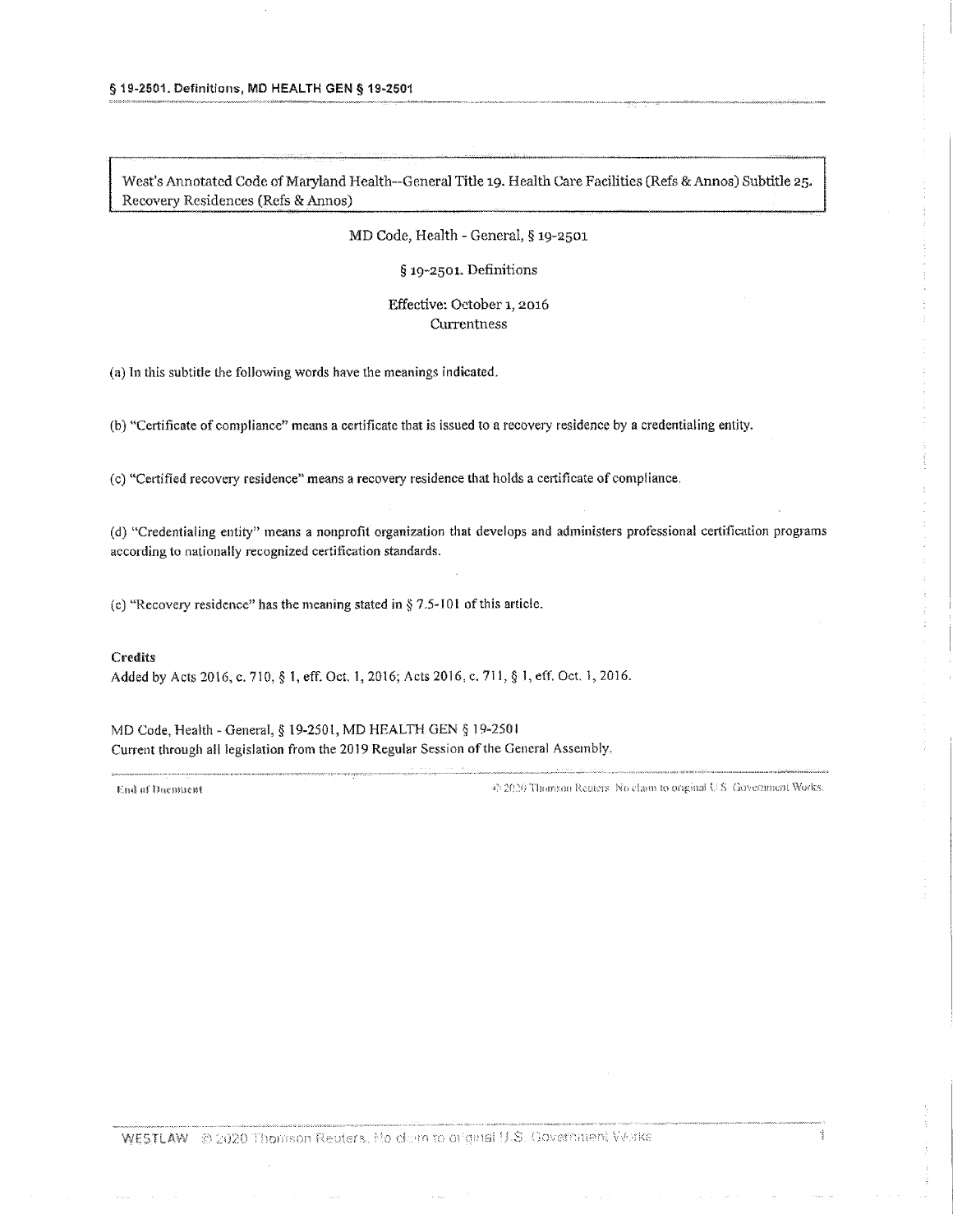MD Code, Health - General, § 19-2502

§ 19-2502. Certification

Effective: October 1, 2016 Currentness

(a) The Department shall approve a credentialing entity to develop and administer a certification process for recovery residences.

(b) The credentialing entity shall:

- (1) Establish recovery residence certification requirements;
- (2) Establish processes to administer the application, certification, and recertification process;
- (3) Establish processes to monitor and inspect a recovery residence;
- (4) Conduct an on-site inspection of a recovery residence:
	- (i) Before issuing a certificate of compliance; and
	- (ii) At least once during each certification renewal period; and
- (5) Issue a certificate of compliance on approval of the application process and the inspection of the recovery residence.
- (c) A certificate of compliance issued by the credentialing entity is valid for I year from the date of issuance.

(d) The credentialing entity may revoke the certificate of compliance of a certified recovery residence if the credentialing entity finds that the recovery residence is not in compliance with the requirements established by the credentialing entity.

## Credits

Added by Acts 2016, c. 710, § 1, eff. Oct. 1, 2016; Acts 2016, c. 711, § 1, eff. Oct. 1, 2016.

MD Code, Health - General, § 19-2502, MD HEALTH GEN § 19-2502 Current through all legislation from the 2019 Regular Session of the General Assembly,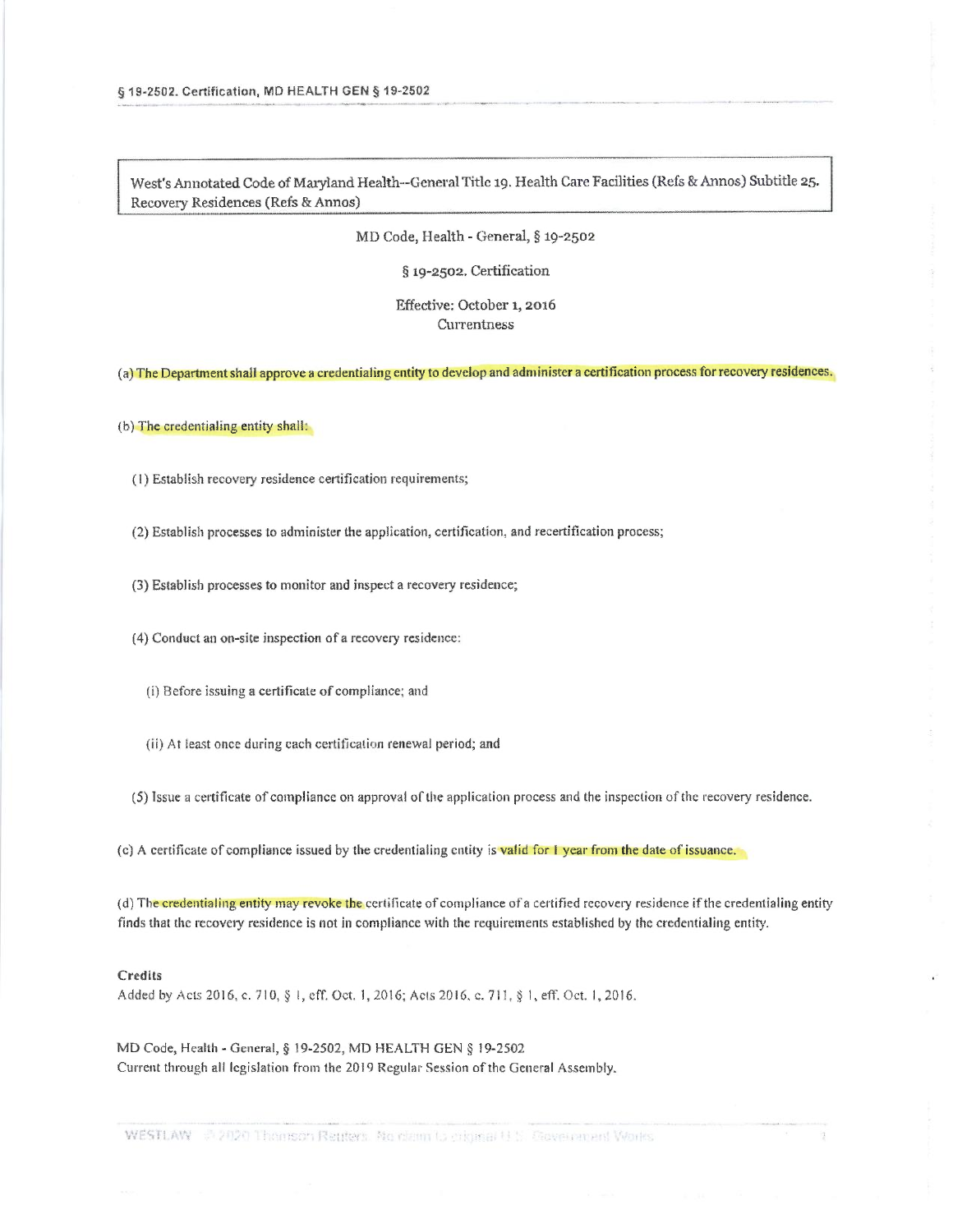MD Code, Health - General, § 19-2503

§ 19-2503. Reporting

# Effective: October 1, 2017 Currentness

(a) On or before October 1, 2017, the credentialing entity shall submit a list to the Department of the recovery residences that have obtained a certificate of compliance.

(b)(1) On or before November 1, 2017, the Department shall publish on its Web site:

(i) A list of each credentialing entity and the contact information for the credentialing entity; and

(ii) A list of each recovery residence operating in each county in the State.

(2) The list published under paragraph (1)(ii) of this subsection shall indicate whether the owner of a recovery residence has received a valid certificate of compliance.

(c)(1) On or before November 1, 2017, a credentialing entity shall publish on its Web site a list of each recovery residence that holds a valid certificate of compliance.

(2) The list published under paragraph (1) of this subsection shall include only the owner of the recovery residence and the contact information of the owner.

#### Credits

Added by Acts 2016, c. 710, § 1, eff. Oct. 1, 2016; Acts 2016, c. 711, § 1, eff. Oct. 1, 2016. Amended by Acts 2017, c. 580, § 1, eff. Oct. 1, 2017.

MD Code, Health - General, § 19-2503, MD HEALTH GEN § 19-2503 Current through all legislation from the 2019 Regular Session of the General Assembly.

Ead of Ducument

7-2020 Thomson Recters. No claim to expand U.S. Government Works.